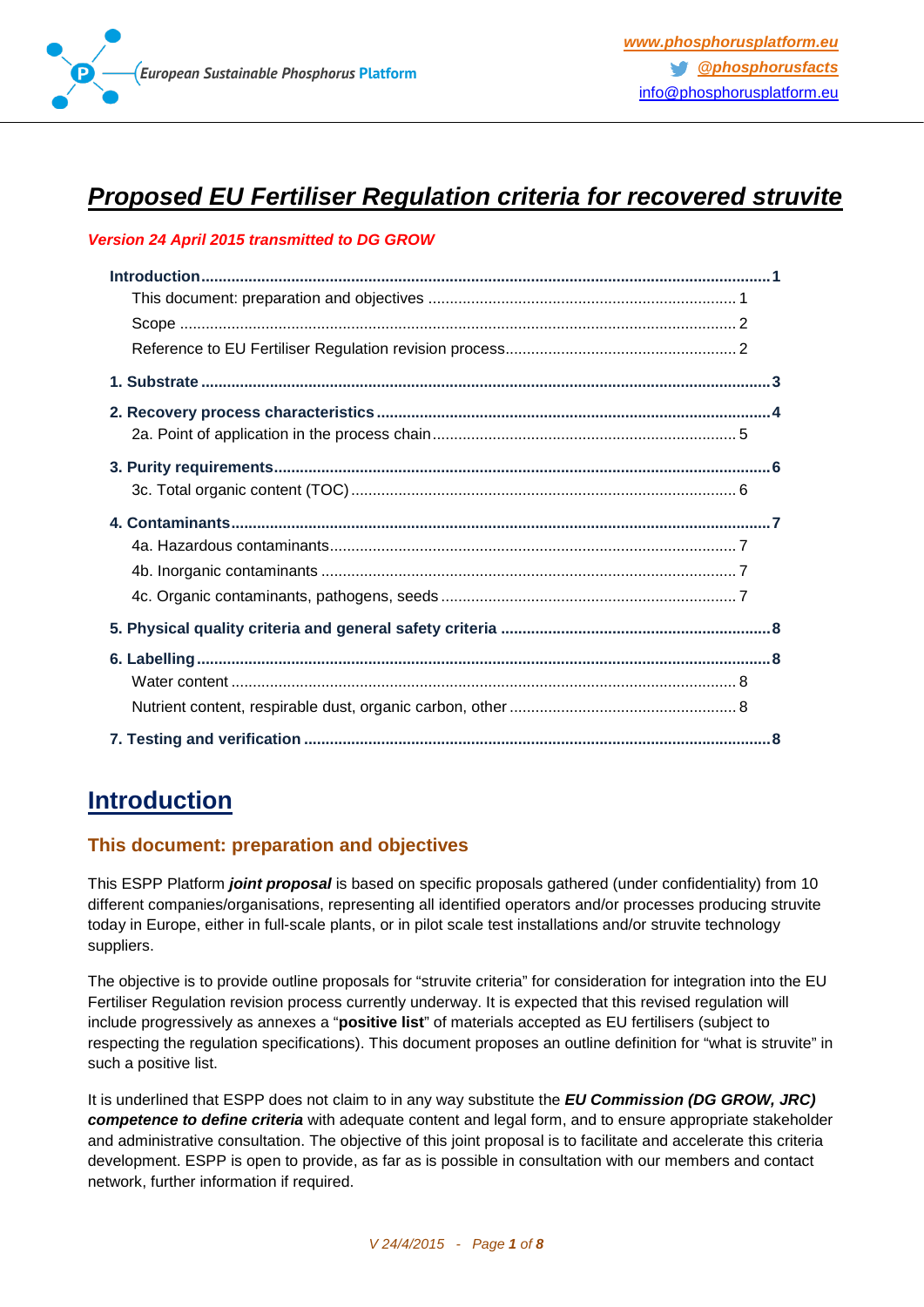

### <span id="page-1-0"></span>**Scope**

This *proposal covers only struvite* (magnesium ammonium phosphate, EINECS 232-075-2) and, at present, not other potential recovered phosphate products (e.g. recovered DCP, K-struvite, other ….). We suggest that if criteria can be first finalised for the specific substance struvite, then it should be relatively simple to adapt these to other recovered phosphates produced by comparable processes (crystallisation / precipitation) and from the same waste streams.

This proposal covers both struvite placed on the market

- either **as a fertiliser** = *directly* "as is" or after for example mixing with other nutrient products or after conditioning (e.g. granulation, drying)
- but also struvite as a *raw material (ingredient) for fertiliser production* (non-disseminated intermediate, further processing in a fertiliser factory). Certain criteria (where specified in the proposal) should not be applied (on a case by case basis) if this processing is such that they are no longer relevant (e.g. pathogens, if the struvite is being re-dissolved in strong acid).

*The logic behind applying the same criteria to struvite used as fertiliser and to struvite used as a fertiliser ingredient is*

*a) after discussion, there seems to be no technical reason to require different criteria*

*b) fertiliser factories will generally not want as inputs (in struvite as a fertiliser ingredient) contaminants which are not wanted in struvite as a fertiliser*

*c) in some cases, the "processing" of struvite (struvite as a fertiliser ingredient) may be mainly mixing and bagging. In this case, clearly the same criteria applicable to struvite as a fertiliser should be applied to the struvite as a fertiliser ingredient: simple "dilution" is not an acceptable way of treating contaminants. Because of processing confidentiality, it is not always available information as to whether the processing is such simple mixing or whether it is a more complex process susceptible to modify/eliminate certain contaminants.*

### <span id="page-1-1"></span>**Reference to EU Fertiliser Regulation revision process**

This proposal has been prepared taking into account **current status of the EU Fertiliser Regulation revision** discussions in the EU Fertiliser Working Group (to which ESPP is an Observer): it does not presuppose any specific conclusions of these discussions. Nonetheless, the European Sustainable Phosphorus Platform does underline the **importance attached to the finalisation and implementation of the EU Fertiliser Revision** by the different stakeholders (which the Platform brings together), in order to enable a harmonised market and criteria for recovered nutrient products.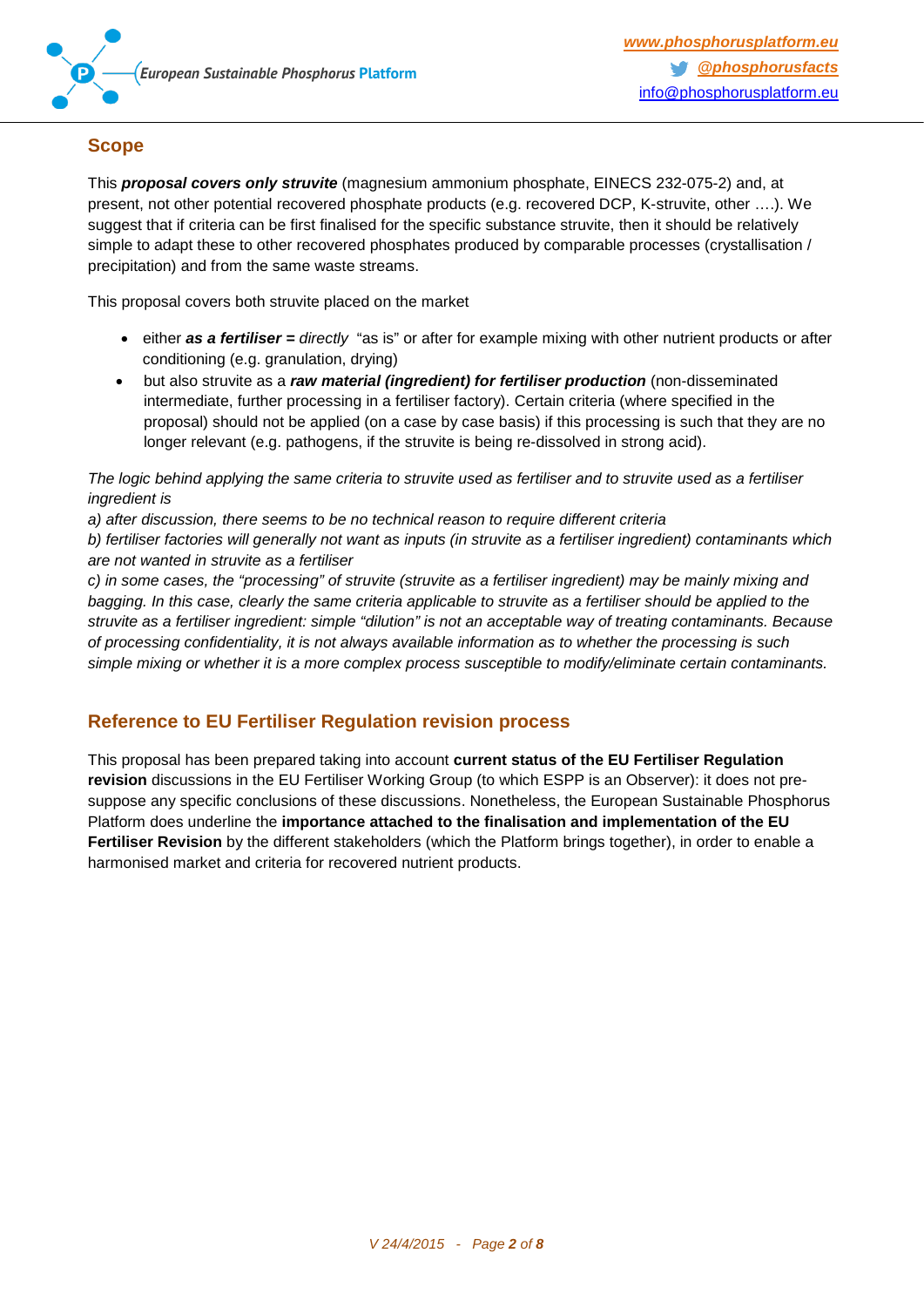

## <span id="page-2-0"></span>**1. Substrate**

*The criteria should allow wide flexibility as to the substrate, subject to the conditions of respecting the purity and contaminant criteria.*

Include struvite recovered from any waste stream, for example but not exclusively

- 1. municipal wastewater, including municipal sewage sludges
- 2. manure and livestock stable slurries
- 3. separately collected food waste
- 4. organic industrial waste streams: e.g. abattoirs, food industry, food preparation, biofuel/biomaterials production
- 5. chemical / industry waste streams: e.g. phosphoric acid or fertiliser production, pharmaceuticals production
- 6. other

In all cases above, this also includes the residues from processing the cited waste streams (e.g. outflow liquor from anaerobic digestion, dewatering, biological or physico-chemical treatment of a given cited waste stream …)

Exclusions: nuclear and radioactive processing.

Safety of struvite recovered from waste **streams susceptible to contain Animal By-Products** should be ensured by application of this regulation (as modified in coherence with the Fertiliser Regulation revision to facilitate safe nutrient recycling).

For struvite recovered from waste streams other than 1-3 above, any **specific contaminant in the waste stream** which is not covered by the criteria below (e.g. a pharmaceutical product X in a stream from a factory manufacturing X) should be assessed to show that levels are safe (fate in process, analysis of concentration in struvite, risk if detected).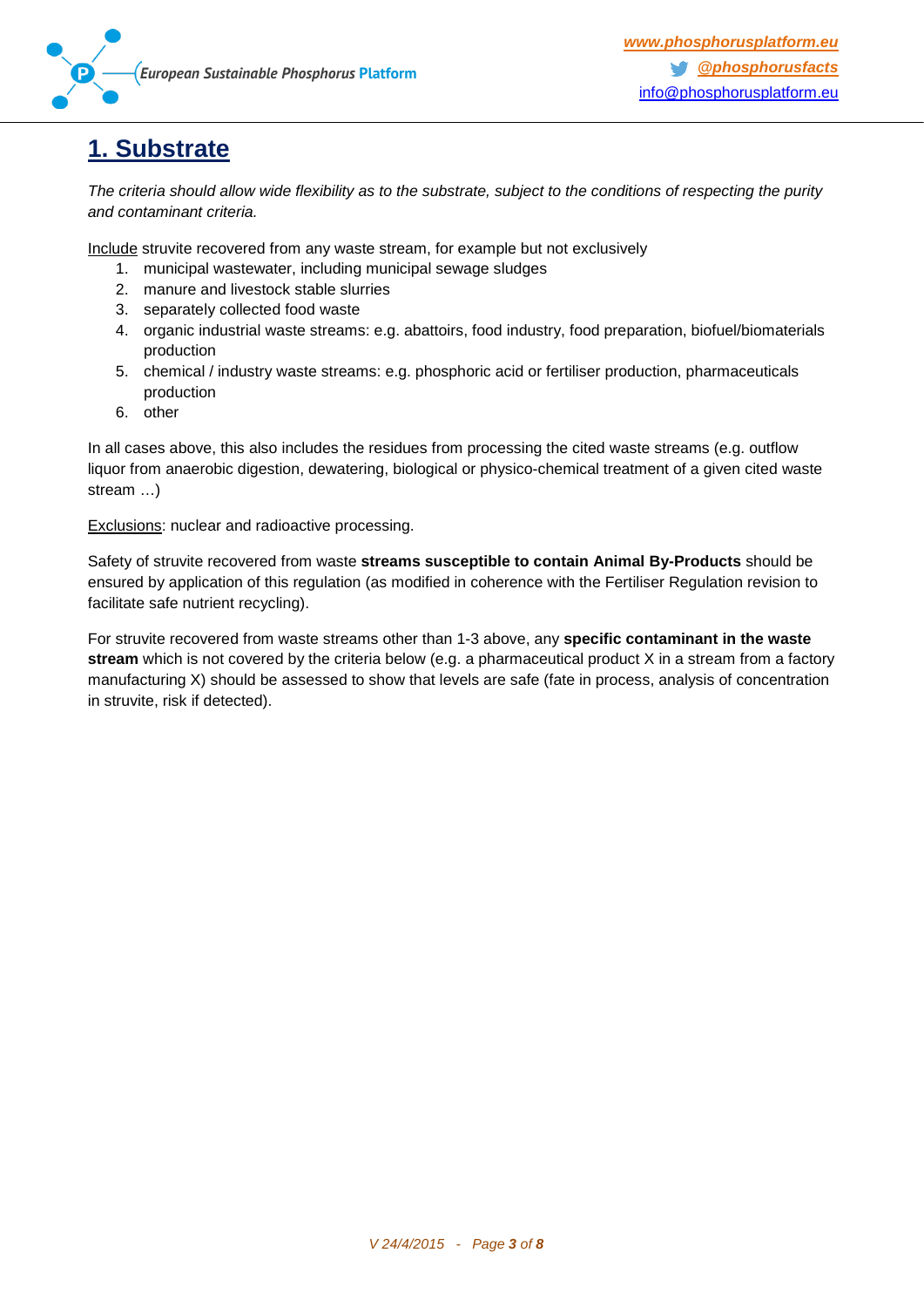

## <span id="page-3-0"></span>**2. Recovery process characteristics**

*The proposed criteria cover struvite deliberately precipitated, separated and recovered in a specific struvite precipitation/recovery installation, which offers the capacity to adjust and control the struvite recovery process.*

*This struvite recovery installation may also ensure other functions (e.g. sanitisation, solid/liquid separation) or the struvite recovery installation may be an integral part of a larger installation (e.g. precipitation of struvite within an anaerobic digester or composter), but it must include systems specifically to facilitate and control struvite precipitation.*

*There should be an appropriate operating quality procedure defined to ensure that the recovered struvite conforms to these Fertiliser Regulation criteria. The struvite producer should justify that this procedure is adequate for this purpose.*

*Are not covered, e.g.* 

- *- collection of struvite which spontaneously deposits in pipes or digesters,*
- *- precipitation of struvite into digestate or compost, or into other organic products / wastes, from which it is not separated*
- *- struvite which is recovered in a slurry in the waste stream liquor*

Recovery of struvite is in an installation or system specifically designed to generate struvite (by precipitation or crystallisation) from a solution containing the soluble ions phosphorus, magnesium and ammonium (either present in the substrate waste stream and/or deliberately dosed), and then to extract the struvite in a form in which it can be used as a fertiliser or as a fertiliser production ingredient (see below):

- the struvite recovery installation(s) may also carry out other functions / be integrated into other installations (e.g. filtration or solid/liquid separation, neutralisation, digestion …) so long as struvite is precipitated, separated and recovered
- depending on the wastewater characteristics, the recovery of struvite may involve the addition of some or all of the following reagents: magnesium, ammonium, phosphate, pH adjustment (alkali dosing or aeration/degassing), coagulants, either within or upstream of the struvite recovery installation
- the struvite recovery process includes the separation of the struvite, e.g. by settling, filtration, centrifugation, bubble flotation, concentration, scraping off precipitation supports, or other technologies, to recover struvite in a form adapted for use as a fertiliser or as a fertiliser production ingredient and conform to these FR criteria
- this recovered struvite may be (optionally and depending on its characteristics and user requirements) washed, dried (e.g. by heat, centrifuge, standing – draining …), purified, concentrated, sieved/sorted for granulometry, milled or pelletised, packaged, etc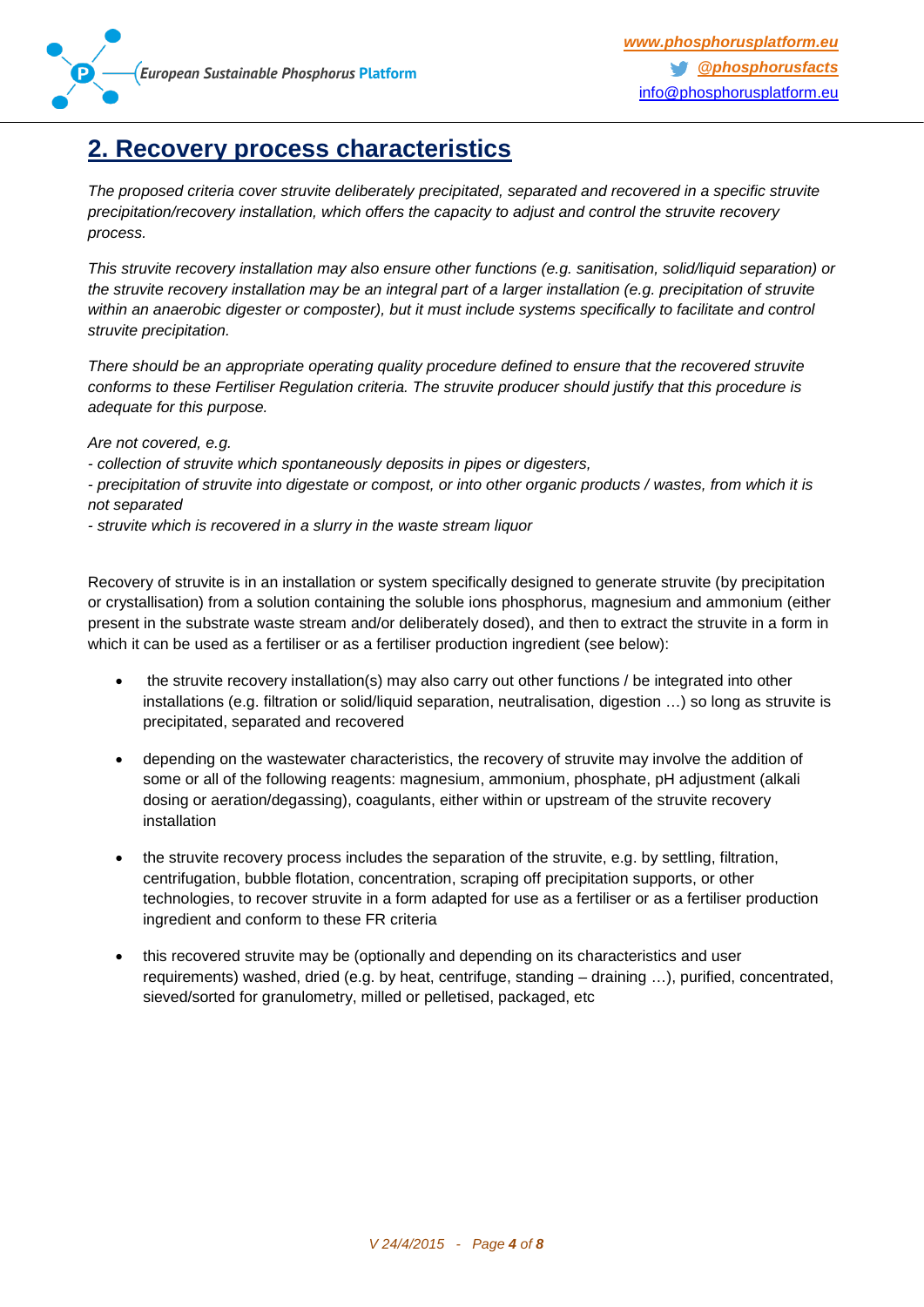

### <span id="page-4-0"></span>**2a. Point of application in the process chain**

This proposed criteria document covers both struvite recovered for use as a fertiliser (B, E, F below) and struvite recovered for use as a raw material in a fertiliser production process (D below).



In the above, process steps 1, 2, 3 can be situated in the waste water treatment plant, or elsewhere.

These criteria can be applied to all the arrows  $(A - F)$  above, if the producer wishes the struvite at that point to be considered as a product placed on the market at that point in the chain.

Thus, for example, if struvite is recovered in a wastewater treatment plant (1) and transported to a separate installation for washing and drying (e.g. a centralised struvite processing plant), then either

- the recovered struvite conforms on leaving the wastewater treatment plant (arrow A) to these criteria, and can be transported as a EC-mark "fertiliser ingredient" (not a waste)

- it does not conform, in which case it must be transported as a waste or by-product or under local end-ofwaste criteria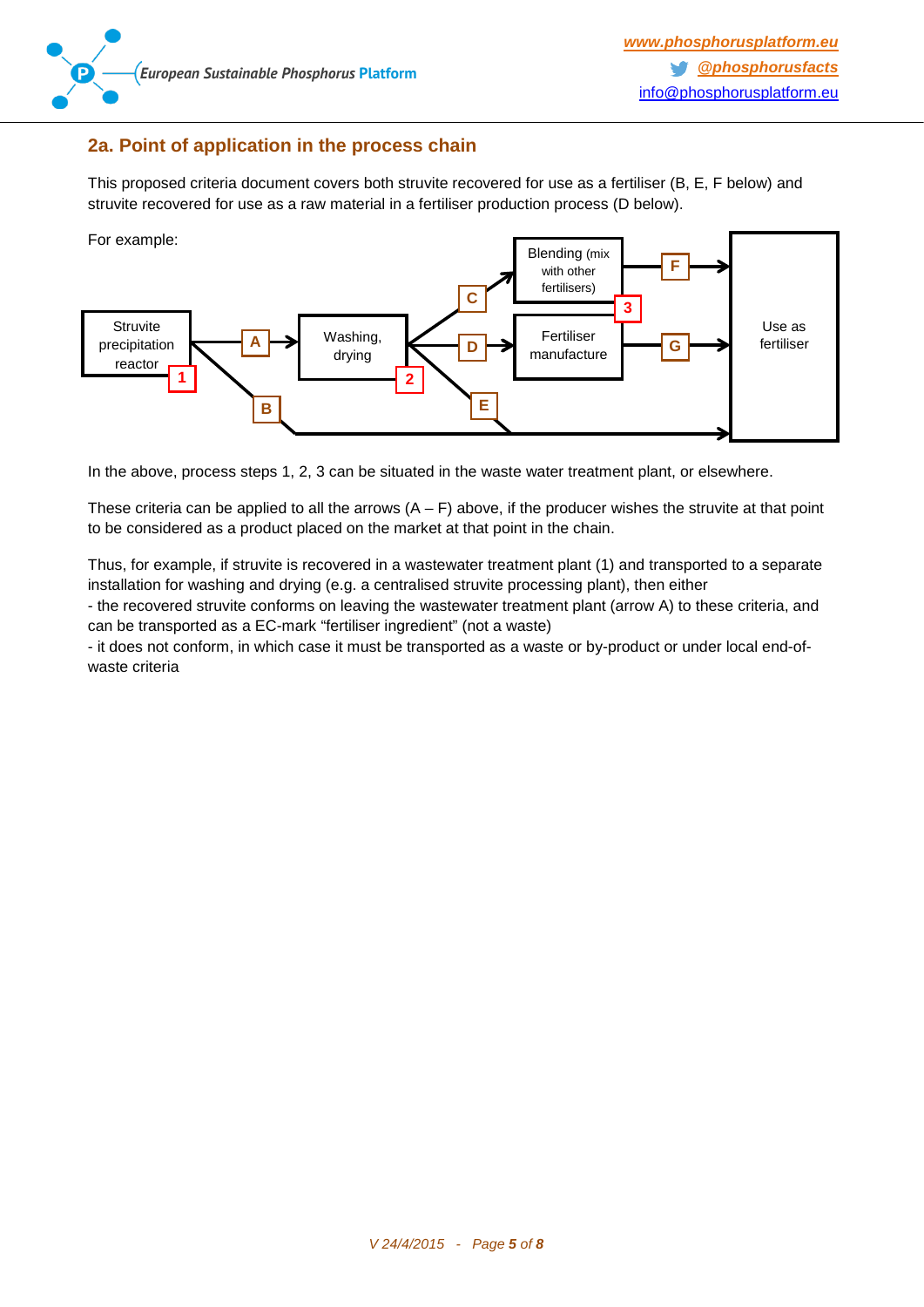## <span id="page-5-0"></span>**3. Purity requirements**

### **3a. Water content**:

*These FR criteria cover struvite recovered as a solid or as a "clean" slurry: particles of struvite suspended in water – but NOT, as indicated above, struvite suspended in waste effluent or treatment liquor. Therefore, there is no limit on water content. Water content should however be specified on label (see Labelling).*

## **3b. Struvite content**

*Although recovered substances are exempt from REACH registration (under Art. 2(7)d, provided the substance has been already registered once), we nonetheless note that REACH guidelines from ECHA suggest that purity should be generally at least 80% (of dry matter) and propose to take this as a general basis for purity definition. However, distinguishing different phosphate / magnesium / ammonium minerals is relatively complicated (e.g. requiring spectroscopy) whereas the key information for the fertiliser user is the content of nutrient ions. The following criteria limits are therefore proposed*

*NOTE: these proposed criteria are constraints which the product must respect to be considered as "struvite". They are distinct from labelling specifications.*

|                  |                     | Theoretical % pure   | <b>Acceptable purity range</b> |             |
|------------------|---------------------|----------------------|--------------------------------|-------------|
| As % dry matter  | Comment             | struvite (in         | $80\%$ x                       | 110% $x$    |
|                  |                     | $MgPO_4NH_4.6H_2O$ ) | theoretical                    | theoretical |
| Phosphorus (%P)  | Measured as total P | 12.6% P              | 10.0%                          | 13.9%       |
| Magnesium (% Mg) | Measured as MgO     | 16.4% MgO            | 13.1%                          | 18.1%       |
| Nitrogen (%N)    | Measured as total N | 5.7% N               | 4.6%                           | 6.3%        |

## <span id="page-5-1"></span>**3c. Total organic content (TOC)**

**Total organic carbon in struvite should not exceed the limit fixed for "inorganic" fertilisers in the revised EU Fertiliser Regulation.** This limit is currently expected to be 2 % TOC (of dry matter).

Struvite with higher levels of organic matter can possibly be placed on the market, not as "struvite", but as an organic or organo-mineral soil amendment, subject to respecting Fertiliser Regulation criteria for that category, without using the term "struvite". Products consisting of struvite mixed with organic matter, so resulting in a level of carbon (TOC) higher than the above limit, could also be marketed as a mixture of struvite plus an organic or organo-mineral fertiliser, subject to being able to separate out the struvite and the organic/organo-mineral components for analysis, and to each respecting criteria for struvite and for relevant Fertiliser Regulation product categories.

NOTE: Struvite with levels of organic matter below the proposed limit may, if compatible with the revised Fertiliser Regulation Criteria, be sold as either an inorganic fertiliser or as an organic or organo-mineral soil fertiliser if the producer wishes to market them in this segment (rather than marketing as "inorganic" fertiliser).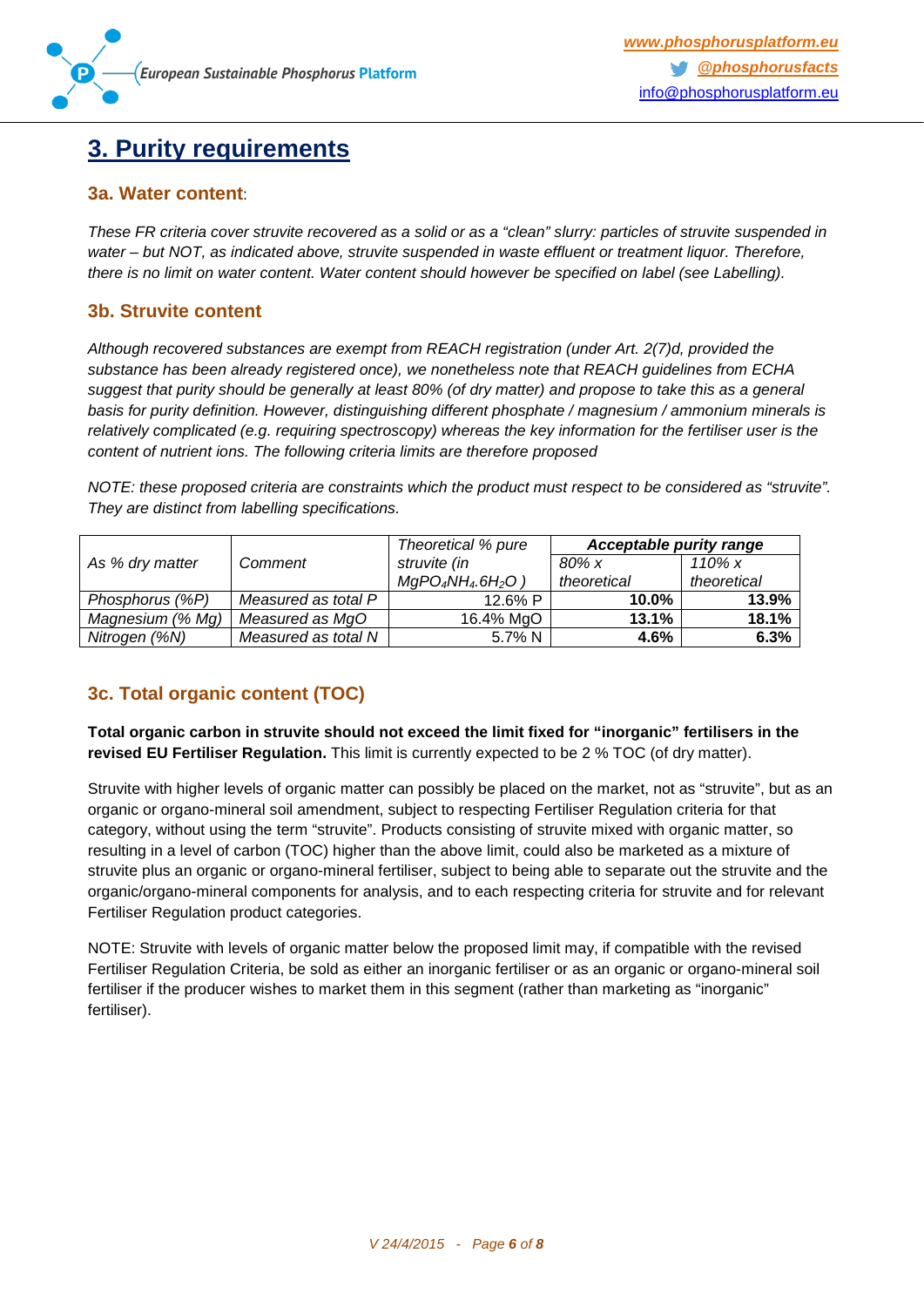

# <span id="page-6-0"></span>**4. Contaminants**

*The principle is to oblige, for struvite, to respect all contaminant criteria for all categories of Fertiliser Regulation product (inorganic, organic …), that is to apply the most demanding criteria in the revised Fertiliser Regulations. This seems feasible with Fertiliser Regulation criteria currently discussed, but will need to be verified as these are finalised.*

*In some cases, struvite has significantly lower levels of contaminants than levels proposed in the EU Fertiliser Regulation revision. It is NOT however proposed to fix specific lower limits for struvite because (a) there is no safety justification for this (the limits in the EU Fertiliser Regulation are intended to ensure safety), (b) this would add unnecessary additional constraints and complication and (c) struvite producers are free to advertise such positive quality characteristics in labelling, as a marketing added-value.*

### <span id="page-6-1"></span>**4a. Hazardous contaminants**

All Classified or hazardous impurities are < 0.1% (cf. REACH, Classification & Labelling)

### <span id="page-6-2"></span>**4b. Inorganic contaminants**

For inorganic contaminants, in struvite apply only the limits fixed in the EU Fertiliser Regulation revision (for category "Inorganic fertilisers" unless specified below).

No limits for struvite for inorganic substances which are not limited in the revised EU Fertiliser Regulations: in particular, no specific limits for e.g. Fe, Al, …

NOTE for information: 2/6/2014 Fertiliser Regulation revision proposal:

| Limits:                    |     |                                                                                 |
|----------------------------|-----|---------------------------------------------------------------------------------|
| Cadmium                    | 60  | $mgCd/kgP2O5 - with possibility for lower limits in certain Member States$      |
| Cr VI                      | 2   | mg/kg dry matter                                                                |
| Hg                         | 2   | mg/kg dry matter                                                                |
| Ni                         | 120 | mg/kg dry matter                                                                |
| <b>Pb</b>                  | 150 | mg/kg dry matter                                                                |
| As                         | 60  | mg/kg dry matter                                                                |
| Limits requiring labelling |     |                                                                                 |
| Cu                         | 200 | mg/kg dry matter [EU FR proposal: limit requiring labelling in organo-minerals] |
| Zn                         | 600 | mg/kg dry matter [EU FR proposal: limit requiring labelling in organo-minerals] |
|                            |     |                                                                                 |

### <span id="page-6-3"></span>**4c. Organic contaminants, pathogens, seeds**

For only those organic contaminants for which a limit is defined by the EU Fertiliser Regulation (as revised) for "Organic Fertilisers", or in Fertiliser Regulation criteria for e.g. composts or digestates, then this should be applicable to struvite, taking the strictest limit (as mg/kg dm).

Note: given that organic fertilisers (e.g. composts) are likely to be applied at a much higher rate (in kg dry matter/ha) than is struvite, this is effectively the application of a considerably more protective limit.

NOTE for information: 2/6/2014 Fertiliser Regulation revision proposal: PAHs (16 congeners) 6 mg/kg dry matter Salmonella spp Zero in 25g E. coli 1000 CFU/g Viable weed seeds 2/kg [*adapted: no limit in FRs for organic fertilisers, limit of 2/litre for growing media*]

No limits for other organic contaminants (i.e. not covered in EU Fertiliser Regulation).

Where the struvite production substrate, process or final form justify this (e.g. sanitised substrate, use of high pH in process, low organic levels in recovered struvite produced …), a reduced testing / monitoring regime should be possible.